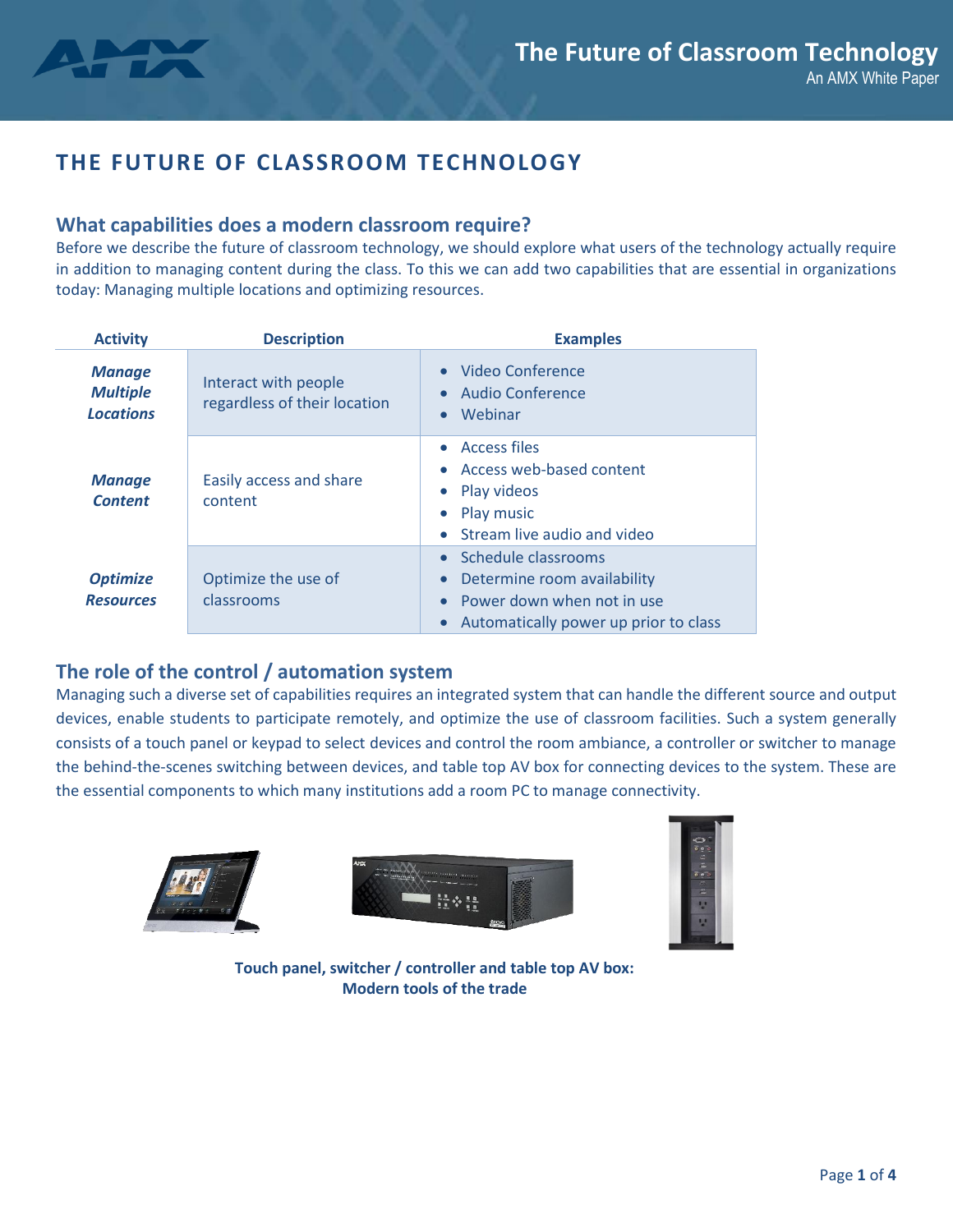

#### **Replacing or Supplementing the PC: AMX's Enzo™**

The trio of the touch panel, switcher / controller and connectivity box will remain the backbone of any successful classroom technology solution for the foreseeable future. But if IT organizations and users seek a replacement or supplement for the room PC, what is it? What type of device can perform similar functions to a PC while avoiding its shortcomings?

This new wave of technology is here today, in the form of devices whose primary purpose is to access content from various sources and show it on the display, without requiring a PC. One such device is AMX's Enzo, which is a new solution purposely designed for the collaboration space to easily access content and documents stored on USB, on the web, or in the cloud.



**AMX's Enzo: Specifically designed for accessing content in a classroom**

#### **What makes devices like Enzo different?**

New deviceslike Enzo are specifically designed to avoid the pitfalls of a room PC for students as well as the IT organizations who support them. In order to be successful, devices like Enzo must include several key capabilities that optimize the class experience as well as the sharing of content, including:

- **"Instant-On" File and Web Browsing** Attendees must be able to access web content or USB thumb drive files within seconds of entering the room. There should be no waiting for the product to boot up, and no lengthy process for users to log in.
- **IT Friendly** These devices must be designed to avoid OS updates, viruses and other PC-related maintenance hassles and costs, and must be enterprise manageable over the IT network.
- **End of session data purge** To be successful, such devices must eliminate disclosure of confidential information by purging all files and links to internal and external content when the class ends.
- **PoE, Pass-Through Ethernet and Small Form Factor**  In order to ensure widespread adoption, such devices should be easy to install practically anywhere, with a small footprint that's easy to mount within a room without being obtrusive.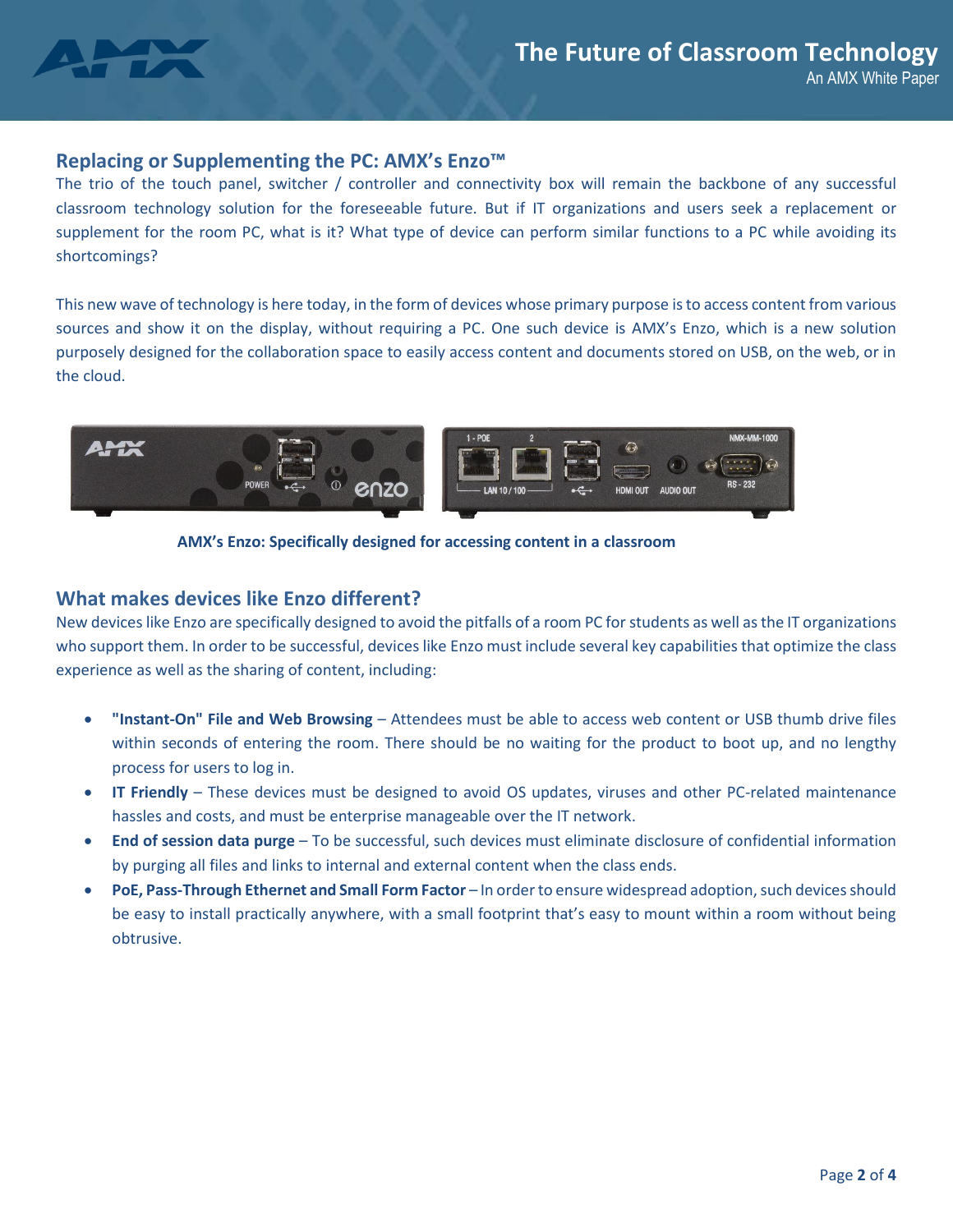

## **Replacing or Supplementing the PC: Pros & Cons**

The decision to replace a classroom PC or supplement one with a dedicated content management device depends on many factors, which are discussed below.

| <b>Action</b>                  | <b>Pros</b>                                                                                                                                                                                                                  | <b>Cons</b>                                                                                           | <b>When to Consider</b>                                                                                                                                                    |
|--------------------------------|------------------------------------------------------------------------------------------------------------------------------------------------------------------------------------------------------------------------------|-------------------------------------------------------------------------------------------------------|----------------------------------------------------------------------------------------------------------------------------------------------------------------------------|
| <b>Supplement</b><br><b>PC</b> | • More options for<br>displaying complex<br>content<br>• Access to more<br>programs &<br>applications                                                                                                                        | • Retain IT support and<br>user headaches<br>• More expensive                                         | Large rooms with<br>complex technology<br>Need to display highly<br>specialized graphics &<br>images<br>Need to run many<br>programs / applications<br>during class        |
| <b>Replace PC</b>              | • Reduces cost<br>• Reduces IT support<br>headaches<br>• Frees PCs for other<br>uses<br>• Reduces delays in<br>starting classrooms<br>• Simplifies user<br>experience with the<br>room<br>• Ability to present<br>wirelessly | Limited number of<br>applications &<br>programs<br>Cannot display some<br>complex forms of<br>content | • Rooms without complex<br>technology<br>• Organizations with<br>stretched IT resources<br>• Need an option to<br>present wirelessly and<br>share information with<br>many |

*From the AMX White Paper "The Evolution of Learning Space Technology" (www.amx.com/education)*

## **TAKE ACTION**

To learn how AMX's award-winning products can help your organization manage the new world of BYOD, BYOC and rich content, we invite you to explore the information on our website.

The **LEARN** page [\(http://amx.com/education/learn.aspx](http://amx.com/education/learn.aspx) ) includes a broad range of general resources on the AV industry, as well as Product Guides covering most major AMX products. In particular, you might be interested in AMX's classroom solutions as discussed above:

- **[Enzo.](http://www.amx.com/enzo/)** Describes the amazing "always on" content management device discussed in this White Paper.
- Enova® DVX Family. Describes our ultra-reliable line of All-in-One-Presentation Switchers.
- Resource Management Suite (RMS) Overview. Describes our software package for real-time remote monitoring of AV assets.
- [AMX Modero® S Family](http://www.amx.com/modero/s-series.aspx) an[d AMX Modero X® Family.](http://www.amx.com/modero/x-series.aspx) Describe the industry's most awesome lineup of touch panels.
- HydraPort<sup>®</sup>. Describes our configurable architectural connectivity products.